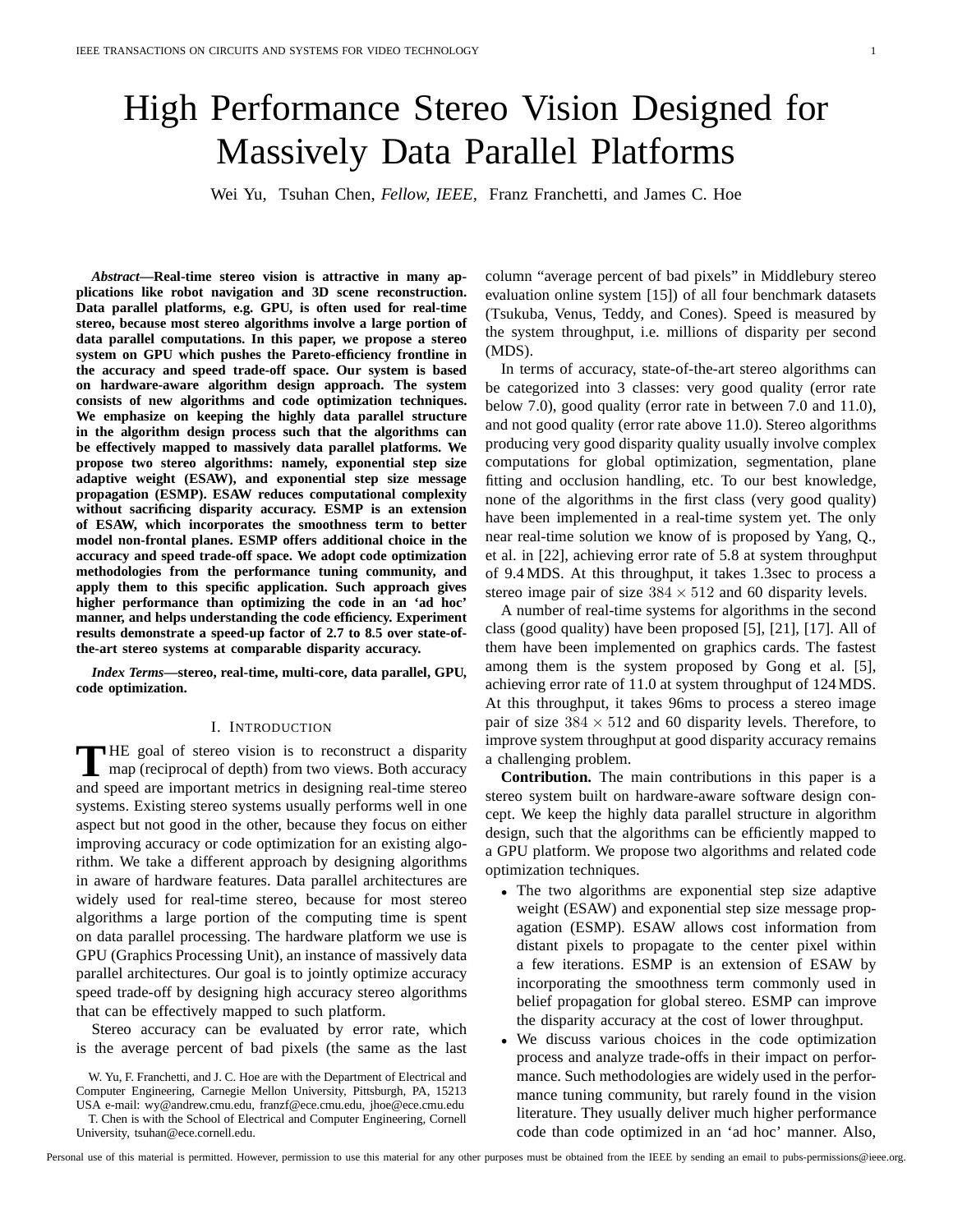we analyze the performance bottleneck and understand how much fraction of the theoretical peak is achieved.

**Organization.** In Section II we present the necessary background and related work. First, we explain hardware platform features and code optimization guidelines. Then we discuss existing real-time or near real-time stereo systems. In Section III, we introduce two stereo algorithms and analyze their complexity and accuracy. In Section IV, we present code optimization techniques to efficiently map both algorithms to the hardware. Section V presents experiment results and a comparison with existing systems. Finally, we offer conclusions in Section VI.

## II. BACKGROUND AND RELATED WORK

We discuss background of the hardware platform and basic optimization guidelines. We also review existing real-time stereo systems.

## *A. Hardware platform*

Stereo vision demonstrates intensive fine-grained data parallelism, which can take advantage of the massively data parallel architectures. GPU is an instance of such data parallel platforms. The GPU we used is NVIDIA GeForce GTX 8800, with CUDA (Computer Unified Device Architecture) programming interface.

**GPU architecture features.** The GTX 8800 is a hierarchical architecture consisting of a total of 128 cores organized into 16 stream multi-processors (SM), each SM containing 8 stream processors (SP), or cores. Each SP runs at 1.35GHz, and has one 32-bit single-precision floating point multiply-add arithmetic unit. Fully pipelined arithmetic units yield a total of  $1.35\text{GHz} \times 16\text{SM} \times (8 \times 2)\text{flop}/\text{SM} = 345.6\text{Gflop/s}$  theoretical peak performance.

The memory system of the GTX 8800 comprises 768MB off-chip global memory, 64kB on-chip cache for texture memory, 16kB on-chip cache for constant memory per SM, 16kB shared memory per SM, 8k 32-bit registers and local memory for register spilling purpose. Off-chip memory access exhibits very long latency (200–300 cycles if L1 hit and 400-600 cycles if L1 miss); latency for on-chip texture cache is about 100 cycles; and accessing other on-chip memory is very fast (1– 2 cycles). Though the GTX 8800 features a high off-chip bandwidth of 86.4GB/s, it is still easy to saturate the memory bandwidth given the high peak computing power.

**CUDA GPU Programming model.** The GTX 8800 supports single program multiple data (SPMD) programming model. The computation task is coded into *kernel* functions. Each *kernel* is executed by multiple threads concurrently on different data. Each *kernel* creates a single *grid* that consists of multiple *thread blocks*. Every *thread block* is assigned to execute on one SM. Each *thread block* is further partitioned into *warps* of 32 threads. SM can support zero-overhead scheduling to switch between *warps* to hide long latency operations like off-chip memory access. The total number of concurrent *warps* reflects the *occupancy* of SM, which is determined by the physical resource limitations on chip. For

more details of GPU programming, readers are referred to the NVIDIA GPU Programming Guide or course materials [7].

**Optimization on GPU.** We summarize five guidelines to improve implementation efficiency on GPU, which will be used in Section IV.

- **G1** Reducing the arithmetic operation count. This is an algorithm level optimization. Reducing operation count may introduce side effects like breaking down regular data structure if not used properly.
- **G2** Reducing off-chip memory accesses. This can be achieved by improving data reuse in on-chip memory. A common strategy is "blocking": to organize the computation and data structure to better explore the data locality.
- **G3** Choosing appropriate memory types to optimally balance their pros and cons.
- **G4** Organizing global memory accesses in half *warps* in a coalesced manner when possible.
- **G5** Choosing optimal thread block size to balance impacts of *occupancy* and register utilization efficiency. Higher *occupancy* can better hide instruction latency, but it may reversely affect the overall performance if leading to worse utilization of register resources (e.g. causing a large number of register spills).

The first two guidelines **G1** and **G2** are related to first order analysis to identify whether the program is compute bound or memory bound. The theoretical upper bound for computation and memory access indicates

$$
\frac{\text{\#of arithmetic ops}}{\text{processing time}} \leq 345.66 \text{flop/s} \tag{1}
$$

$$
\frac{\text{\#of memory access (Bytes)}}{\text{processing time}} \le 86.4 \text{GB/s} \tag{2}
$$

**G3** addresses choosing the right type of memory for specific applications. The GTX 8800 offers various types of memory suited for different situations [7]. **G4** is important for improving memory bandwidth utilization efficiency. The highest bandwidth can be achieved when the global memory accesses are organized in a coalesced way, i.e., 16 threads in a half *warp* access 16 continuous data elements of 32-, 64- or 128 bit data types , and the starting address must be aligned. **G5** suggests tuning for the optimal thread block size to balance various factors for the best overall performance.

### *B. Related Work*

Most existing stereo vision algorithms consist of four steps, as suggested by Scharstein and Szeliski [10]: (1) matching cost initialization; (2) cost aggregation ; (3) disparity optimization; and (4) disparity refinement. Stereo algorithms can be roughly classified into local and global approaches. Local algorithms use Winner-Take-All (WTA) strategy, simply taking the disparity level that minimizes the aggregation cost. Global algorithms apply energy minimization techniques to compute the optimal solution to a global energy function, which usually incorporates explicit smoothness assumptions. We categorize existing real-time or near real-time stereo systems into four major classes: local/global stereo on GPU/CPU.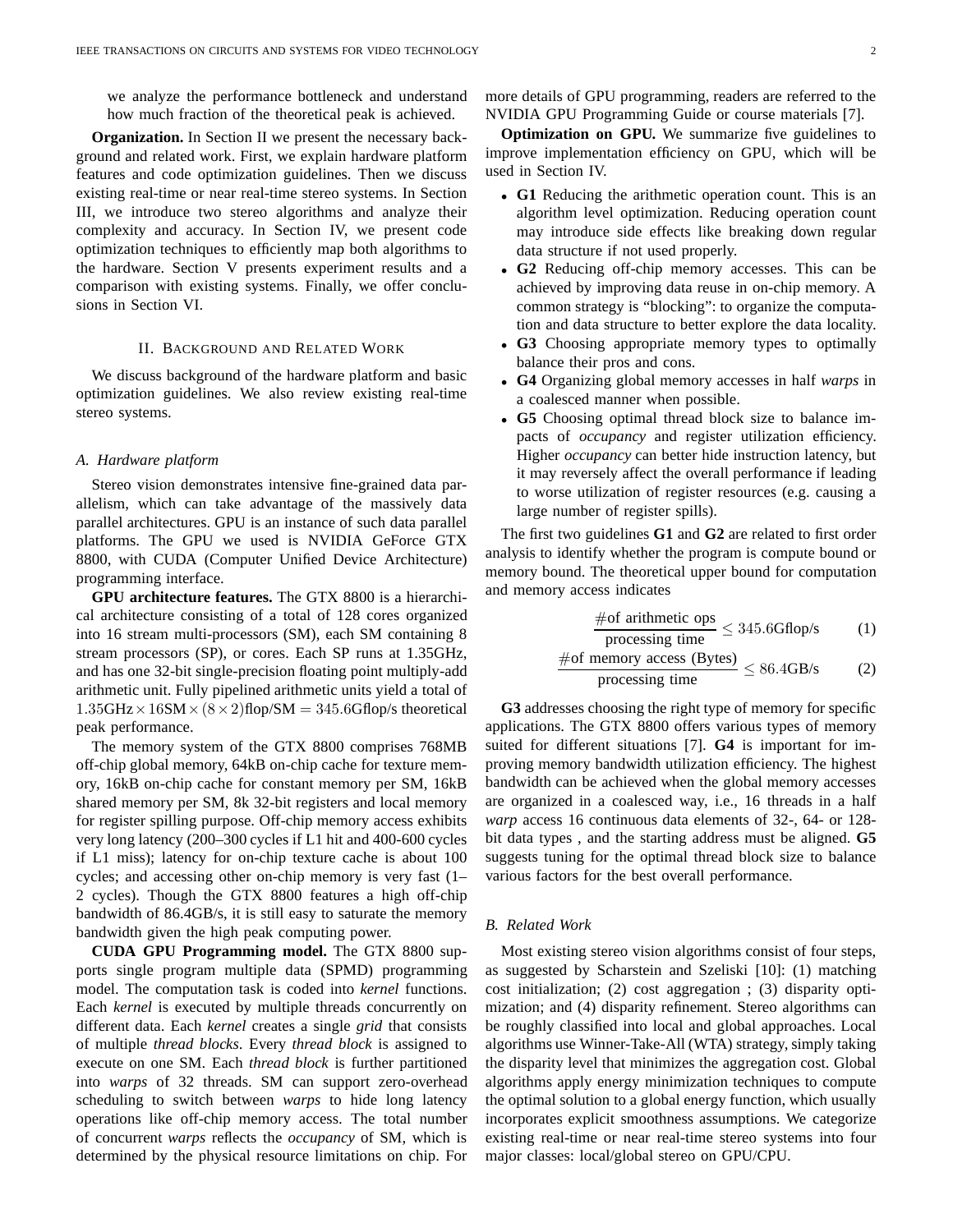TABLE I SUMMARY OF REAL-TIME OR NEAR REAL-TIME STEREO SYSTEMS (QUANTITATIVE RESULTS ARE GIVEN LATER IN TABLE IV)

| GPU        | local $(5, 19, 20)$<br>global ([21], [22], [17], [4])<br>proposed ESAW<br>proposed ESMP | very fast, good accuracy<br>slower and better accuracy than local stereo on GPU<br>faster than local stereo on GPU at comparable accuracy<br>faster than global stereo on GPU at comparable accuracy |
|------------|-----------------------------------------------------------------------------------------|------------------------------------------------------------------------------------------------------------------------------------------------------------------------------------------------------|
| <b>CPU</b> | local $($ [11], [9], [13])<br>global $(2, 3)$                                           | worse Pareto-efficiency in accuracy-speed trade-off space than local stereo on GPU<br>worse Pareto-efficiency in accuracy-speed trade-off space than global stereo on GPU                            |

**Local stereo on GPU.** Local approaches on a graphics processing unit (GPU) produce good quality disparity map at very fast speed. Gong et al. [5] discusses an interesting accuracy-speed trade-off of six cost aggregation approaches with WTA optimization under the real-time constraint on an ATI Radeon X800 graphics card. Their experiments show that a modified version of the adaptive weight window approach performs the best in terms of accuracy, running at about 124 MDS on the ATI Radeon X800. The adaptive weight approach was originally proposed by Yoon and Kweon [23], which was very expensive in computation. Earlier real-time local stereo systems on the GPU include multi-resolution stereo by Yang, R., et al. [19], [20]. Other related work includes real-time high quality stereo-based view synthesis systems on GPUs [14], [8].

**Global stereo on GPU.** Global stereo on the GPU is also extensively studied. Gong et al. [4] proposed a near real-time stereo based on ORDP (orthogonal reliability-based dynamic programming) on the ATI Radeon 9800 XT graphics card, running at about 20 MDS. Wang, L., et al. [17] proposed a realtime stereo algorithm on the ATI Radeon XL1800 graphics card. It integrated the adaptive weight aggregation along the vertical direction with dynamic programming optimization along horizontal scanlines. The disparity accuracy is slightly better than [5]. The system runs at about 52.8 MDS. Yang, Q., et al. [21] proposed a near real-time global stereo matching using hierarchical belief propagation on the NVIDIA Geforce 7900 GTX graphics card. It produces better accuracy than [17], but runs slower at about 17 MDS. Yang, O., et al. [22] proposed a near real-time system on the NVIDIA Geforce 8800 GTX graphics card that incorporates color segmentation and plane fitting with belief propagation. The accuracy is further improved compared to [21]. The system runs at about 9.4 MDS. [27] propose an efficient implementation of dynamic programming approach using a recursive scheme, suitable for parallel stream computation model. [1] propose a near realtime implementation of the semi-global matching algorithm in [6], running at about 9MDS for large image size and disparity range.

**Local stereo on CPU.** Several real-time local stereo systems on a general purpose CPU have been proposed. The Point Grey commercial stereo package can achieve 205 MDS on a 2.8GHz Intel PIV PC based on local window matching [9]. Veksler [13] proposed a fast stereo based on variable windows using integral images. Tombari et al. [11] presents a segmentationbased cost aggregation strategy that runs at 18.9 MDS on the Intel Core Duo 2.14 GHz CPU, achieving the best accuracy among existing near real-time local approaches on CPU. However, both accuracy and speed are worse compared to

the real-time local stereo on GPU platforms [5], showing a certain gap between CPU/GPU processing power for stereo vision. In addition, Tombari et al. [12] classify the main cost aggregation approaches proposed in the literature based on both accuracy and processing speed on the Intel Core Duo 2.14 GHz CPU. Though implementation is not fully optimized, it gives an interesting overview picture of the trade-off between accuracy and computational complexity for cost aggregation methods.

**Global stereo on CPU.** Fast global stereo systems on a CPU are not common. Felzenszwalb and Huttenlocher [2] proposed a near real-time stereo system on the 2GHz Pentium IV based on loopy belief propagation, running at about 1.8 MDS. They propose several algorithm level optimization techniques. [21] also used those techniques in the GPU acceleration. Forstmann et al. [3] accelerated a dynamic programming based algorithm using MMX instructions, achieving about 100 MDS on an AthlonXP 2800+ 2.2G computer.

**Summary.** Table I gives an overview of the trade-off of various real-time stereo systems. Quantitative results are given later in Table IV. Generally speaking, stereo algorithms on CPU platforms can hardly match the Pareto-efficiency achieved on GPU platforms. Stereo systems based on global optimization methods like dynamic programming or belief propagation usually produce more accurate disparity map, at the cost of lower throughput.

## III. PROPOSED STEREO ALGORITHM

We propose two stereo algorithms: exponential step size adaptive weight (ESAW) and exponential step size message propagation (ESMP).

#### *A. Exponential Step Size Adaptive Weight Algorithm*

Exponential step size adaptive weight (ESAW) is an extension of the real-time adaptive weight approach in [5]. The main advantage of the proposed ESAW is to save arithmetic computation without degrading parallelism or accuracy. The algorithm in [5] is a simplification of the adaptive weight window cost aggregation originally proposed in [23]. We first briefly summarize the basic adaptive weight aggregation, and then explain the proposed ESAW.

**Algorithm description.** In cost aggregation, the matching cost of a pixel is the aggregated cost of all pixels in a surrounding support window of the center pixel. The basic idea of the adaptive weight approach is to adjust the per-pixel weight based on color dissimilarity and geometric relationship with the center pixel under consideration. Intuitively, a pixel is assigned a higher weight if it is closer in color and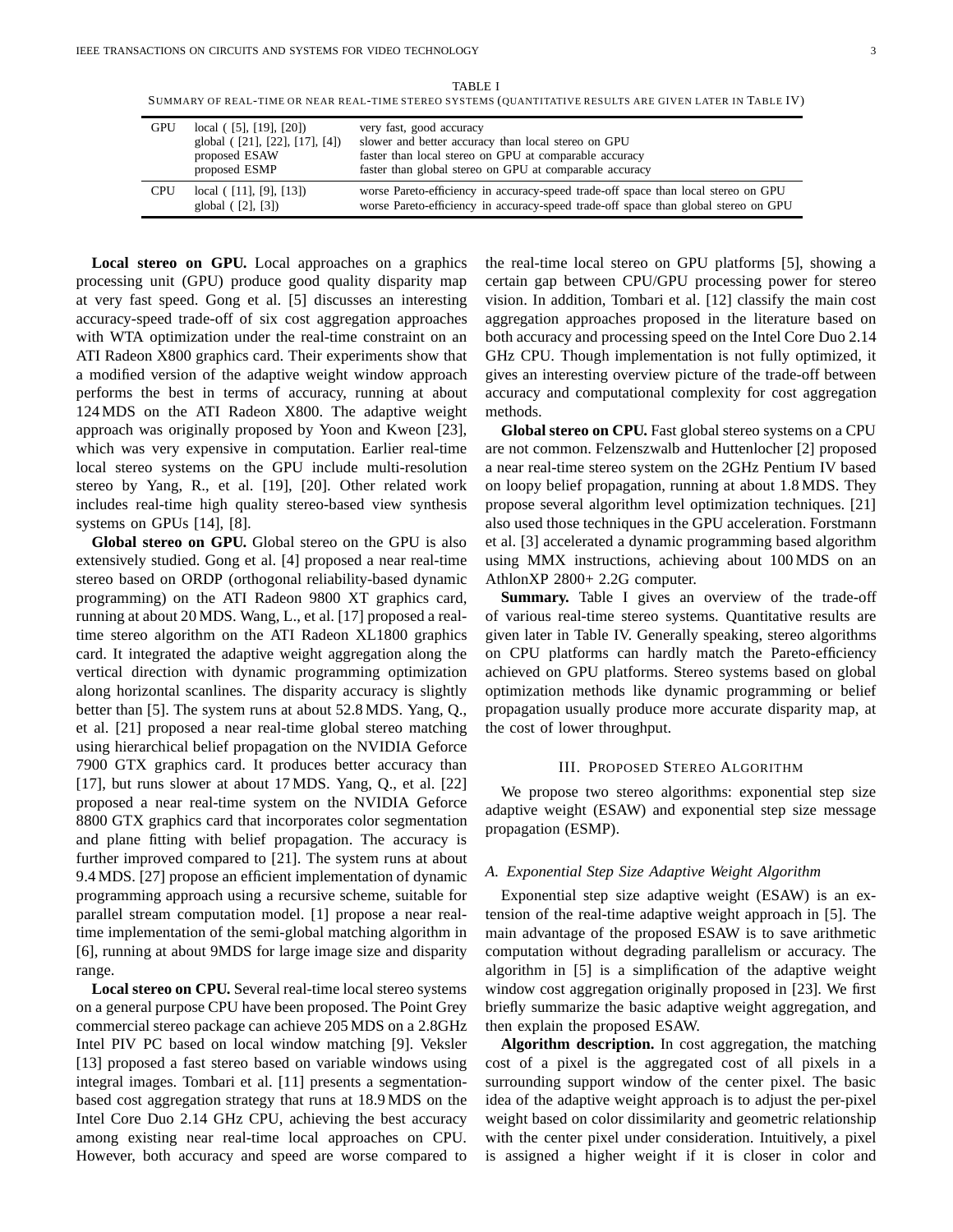distance to the center pixel. Figure 1 second column illustrates examples of adaptive pixel weights with respect to the center pixel. The adaptive weight approach can preserve arbitrarily shaped depth discontinuities using a fixed window size. It may perform worse than box filtering for heavy-textured areas like meadows.



Fig. 1. From left to right: sample window, AW[23], RtAW[5] and ESAW.

Gong et al. [5] propose two simplifications over the basic adaptive weight to achieve real-time implementation on GPU. We name it RtAW in the following text. First, only weights in the reference view are used in cost aggregation. Second, instead of using a fixed window of size  $N \times N$ , a two pass approach is employed: the first pass aggregates cost along horizontal scanline, followed by a pass aggregating cost along vertical scanline. This reduces the arithmetic complexity from  $O(N^2)$  to  $O(N)$  per pixel.

We propose to use exponential step size in cost aggregation, which greatly saves the operation count without sacrificing data parallelism. We first explain the idea of exponential step size cost aggregation in the 1-D case. It takes  $O(N)$ computations to aggregate the costs of all pixels within  $r = |N/2|$  offset to the center pixel along 1-D scanline using the direct aggregation method in [5]. Figure 2 (a) shows a simple example of aggregating pixels within range (-13, 13) needs computation on 27 pixels. Figure 2 (b) shows another way of aggregation with much less computation, achieved by 3 iterations. In each iteration, every pixel aggregates the costs of three pixels, itself and pixels at  $-s$  and  $+s$  offset. Offset s is set to 1, 3, 9 for three iterations. The "impact range" is defined as the largest pixel offset where the pixel matching cost is aggregated into the center pixel. After each iteration, the impact range grows, first from  $(-1, 1)$  to  $(-4, 4)$ , then from (-4, 4) to (-13, 13). In this way, aggregating the matching costs of all pixels within range (-13, 13) just needs computation on  $3 \times 3 = 9$  pixels.

Now we generalize the toy example. Assuming that the impact range after iteration  $t - 1$  is  $-r(t - 1)$  to  $r(t - 1)$ , then the maximum step size  $s(t)$  at iteration t is

$$
s(t) = 2r(t-1) + 1
$$

to avoid holes or gaps, which we don't expect to see because closer pixels are more correlated. With this step size, the



Fig. 2. A 1-D example of cost aggregation: (a) conventional aggregation used in [5], (b) exponential step size information propagation.

impact range after iteration t becomes  $-r(t)$  to  $r(t)$ , where

$$
r(t) = 3r(t-1) + 1
$$

With simple recursion, it can be derived that starting from  $r(0) = 0$ , the maximum step size and the impact range are

$$
s(t) = 3^{t-1}
$$
 and  $r(t) = (3^t - 1)/2$ 

By using exponential step size, aggregating the costs of  $N$ pixels needs only  $O(\log N)$  computations.

The idea can easily be extended to the 2-D case, by applying a vertical pass after a horizontal pass in each iteration. This is the proposed ESAW cost aggregation scheme. Using ESAW approach, aggregating the costs of  $N \times N$  pixels is reduced to  $O(\log N)$  computations per pixel.

The complete ESAW algorithm is summarized as following:

**1. Initialize the matching costs** at each pixel *p* at every disparity  

$$
C^{0}(p, d) = \lambda \min(\mathcal{I}_{L}(p_{x}, p_{y}) - \mathcal{I}_{R}(p_{x} - d, p_{y}), \tau)
$$
(3)

 $s = \text{round}(b^{t-1})$ 

**2. Iterative cost aggregation for**  $t = 1 : T$ 

(a) Compute offset:

$$
\tag{4}
$$

(b) **Aggregate the costs horizontally** of center pixel p at  $(x, y)$ ,  $p_l$  at  $(x - s, y)$  and  $p_r$  at  $(x + s, y)$ :

$$
\mathbf{C}^{h}(p) = \sum_{q \in \{p_l, p, p_r\}} \overline{w}(q, p) \mathbf{C}^{(t-1)}(q) \tag{5}
$$

(c) **Aggregate the costs vertically** of center pixel  $p$  at  $(x,$ y),  $p_u$  at  $(x, y - s)$  and  $p_d$  at  $(x, y + s)$ :

$$
\mathbf{C}^t(p) = \sum_{q \in \{p_u, p, p_d\}} \overline{w}(q, p) \mathbf{C}^h(q)
$$
 (6)

**end**

**3. Choose the best disparity**

$$
d = \arg\min_{d} \mathbf{C}^{t}(p) \tag{7}
$$

**4. Post-processing** disparity map using  $3 \times 3$  median filter.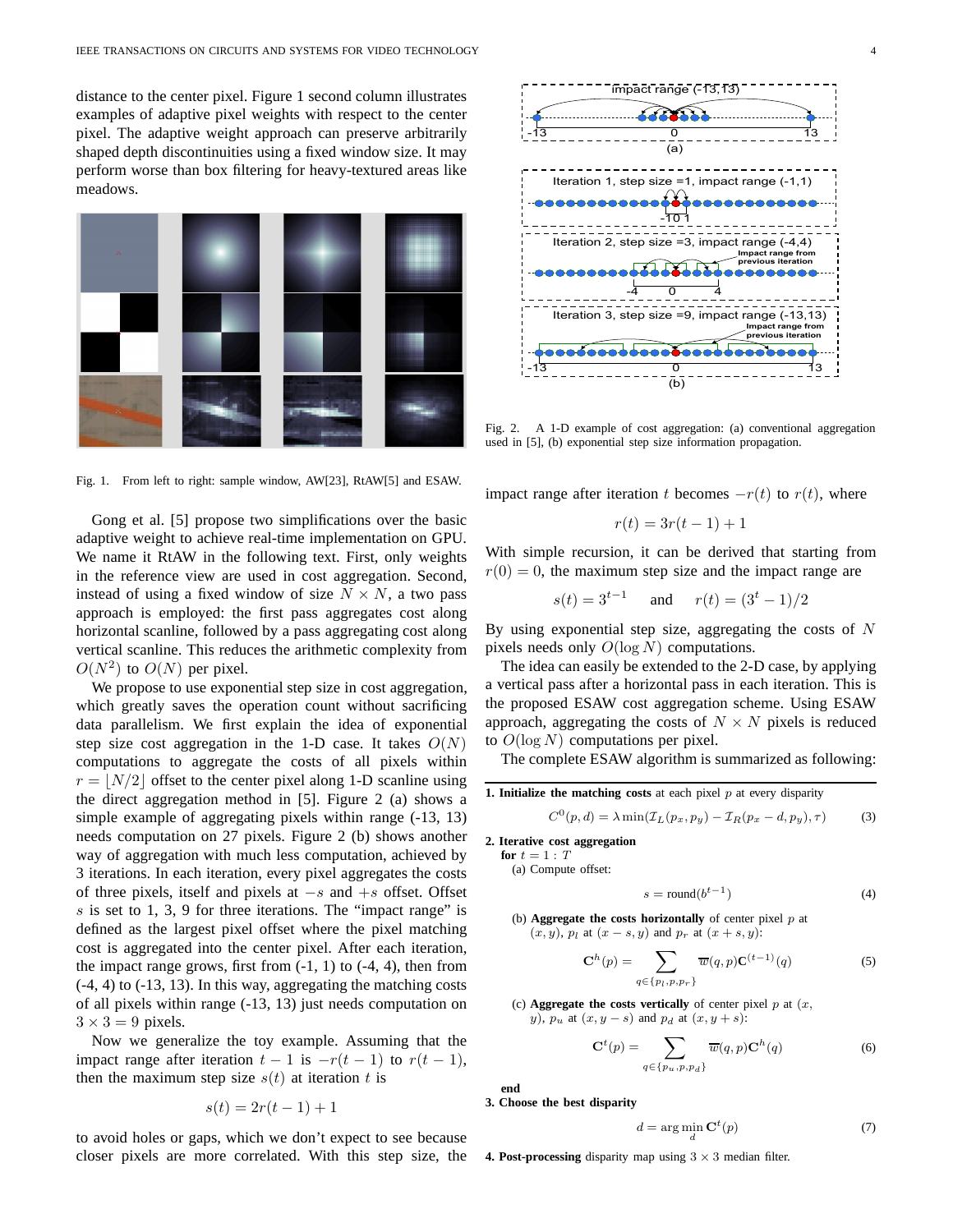$\mathcal{I}(p_x, p_y)$  is the grayscale luminance of pixel p, by eliminating the hue and saturation.  $\mathbf{C}^{t}(p)$  is a vector denoting all  $C<sup>t</sup>(p, d)$ , which is the aggregated cost of pixel p after iteration t.  $\mathbf{C}^h(p)$  is the intermediate horizontally aggregated cost.  $\overline{w}$ is the normalized weight computed as in [23].



Fig. 3. Error rate of ESAW for varying b and iteration numbers.

**Algorithm analysis.** Figure 3 shows the reconstruction accuracy of the ESAW algorithm, for varying number of iterations (3 to 10) and base  $b$  (1.5 to 3). The average error rate is average percent of bad pixels (last column in Middlebury stereo evaluation online system) of all four benchmark datasets. The other parameters are empirically chosen

$$
\gamma_c = 17, \ \gamma_p = 36, \ \tau = 12.
$$

 $\gamma_c, \gamma_p$  are parameters used for computing the adaptive weights as in [23]. Since the computing time grows linearly with the number of iterations, we choose an optimal base  $b$  giving the best accuracy for each iteration number, as summarized in Figure 3. Sensitivity of the average error rate with respect to each parameter is shown in Figure 4.



Fig. 4. Sensitivity analysis of ESAW parameters.

It is observed that the accuracy improves with the number of iterations, though improvement gets very marginal after iteration 7.

Our aggregation scheme does not produce exactly the same result as [5] or [23]. But all three approaches have one thing in common: in general, they tend to assign higher weights to closer pixels. Figure 1 shows the weights for three cases: 1) window has constant color; 2) window has sharp color change; 3) a real window from Tsukuba image. In all three approaches, pixels assigned high weights are close to the center in terms of both color and geometric distance. That's why they generate disparity maps of similar quality. Some preliminary results of ESAW has appeared in [26].

#### *B. Exponential Step Size Message Propagation Algorithm*

**Motivation.** One basic assumption in the local cost aggregation is that pixels within the window have the same disparity, i.e. the local window is frontal plane. The optimal solution is

$$
d = \arg\min_{d} \sum_{q} \overline{w}(q, p) C^{0}(q, d)
$$
\n(8)

If we relax the constraint of frontal plane to allow small disparity variation within the window, the optimization problem can be formulated as

$$
d_p = \arg\min_{d_p} \sum_q \overline{w}(q, p) (C^0(q, d_q) + V(d_p - d_q)) \tag{9}
$$

$$
V(x) = \min(c|x|, \eta) \quad (10)
$$

 $d_q(q \neq p)$  can take arbitrary disparity values.  $V(x)$  is exactly the smoothness term widely used in belief propagation based stereo [16], [2], penalizing disparity changes from  $p$  to  $q$ . The solution to equation (9) can be computed as:

$$
M(q,d) = \min_{d_q} (C^0(q, d_q) + V(d_q - d))
$$
 (11)

$$
d_p = \arg\min_{d_p} \overline{w}(q, p) \sum_q M(q, d_p)
$$
 (12)

If we compare equation (8) and (12), the difference is that (12) aggregates "message"  $M(q, d)$  and (8) aggregates "cost"  $C^0(q, d)$ . Equation (11) is about how to map  $C^0(q, d)$  to  $M(q, d)$ , which is exactly the min-sum message computation in [2]. This mapping has a "smoothing" effect on  $C^0(q, d)$ .  $M(q, d)$  is the lower envelop of cones rooted at each discrete disparity level and the constant truncation value. A simple example is illustrated in Figure 5. For more details, readers are referred to [2].



Fig. 5. An illustration of min-sum computation (without truncation). Output  $M(q, d)$  is the lower envelop of four Cones rooted at  $(d, C<sup>0</sup>(q, d))$ . Dashed blue curve shows  $C^0(q, d)$ , dotted red curve shows the lower envelop.

In Figure 6, we use a toy example to show the difference between aggregating matching costs and aggregating messages. Assuming true disparities of pixel  $p_r, p, p_l$  are 1, 2, 3 respectively, and totally there are only three disparity levels. In Figure 6 (a), we show the matching cost of each pixel at all 3 disparity levels. The blue line is the summation of costs of all pixels. In Figure 6 (b), we show the message of each pixel at all 3 disparity levels. Messages are computed from matching costs using equation (11). Blue curves in Figure 6 (a) and (b) show the aggregation results. By aggregating messages instead of matching costs, the blue curve in Figure 6 (b) can reach minimum at the true disparity. This is because in highly textured areas, pixels may have large matching errors at disparity levels deviating a little from the true disparity.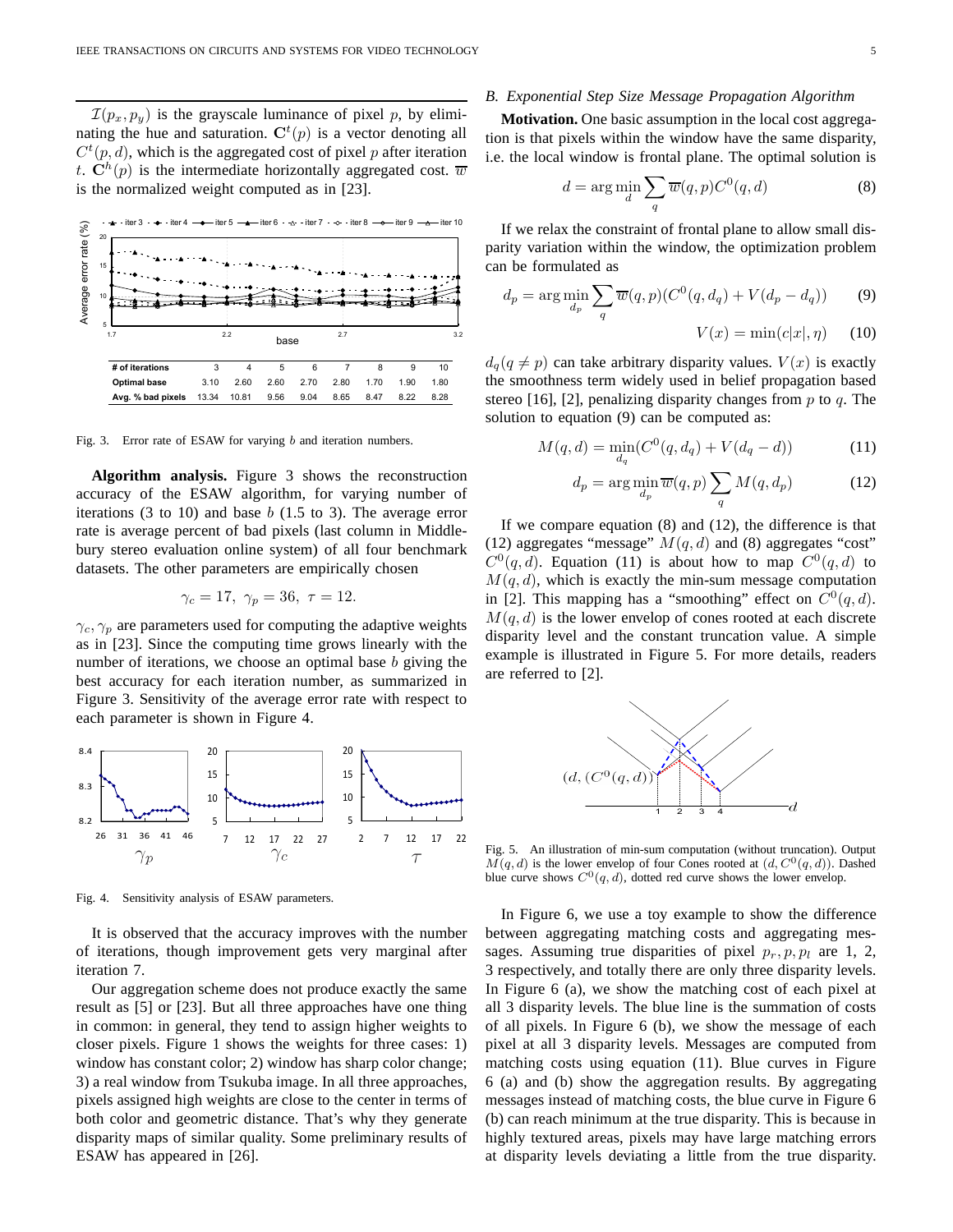

Fig. 6. A synthesized example showing difference of aggregating matching costs and aggregating messages. Ground truth disparity of pixel p is 2. (a) blue curve shows the result of aggregating matching costs for  $p$ , where minimum is reached at disparity 1. (b) blue curve shows the result of aggregating messages for  $p$ , where minimum is reached at true disparity 2. Messages are computed from matching costs using equation (11). In this example,  $V(x) = 10|x|$ .

In this example,  $p_l, p_r$  have large matching costs at disparity 2, resulting in a large aggregation cost of  $p$  at disparity 2. Aggregating messages tend to have a "smoothing" effect on the matching costs, therefore it is more robust to small variation in disparity.

Figure 7 shows a more complicated synthesized example. Assuming that disparity increases from left to right linearly from 0 to 64 pixels, the right view is synthesized from the left view and the given disparity map. The second row shows the disparity results of ESAW and ESMP (parameters are the same as those in Section V). The disparity of ESMP is much smoother than the disparity of ESAW. The third row shows error pixels (whose estimation error  $> 1$  pixel) of two algorithms. In this case, the error rate for ESAW is  $2 \times$  of the error rate for ESMP. ESMP demonstrates to be much more robust than ESAW when true disparity deviates from frontal plane assumption.



Fig. 7. A synthesized example to demonstrate that ESMP produces a more accurate disparity map than ESAW when true disparity is not a frontal plane.

**Algorithm description.** As an extension of the ESAW algorithm, ESMP shares the same steps 1, 3 and 4 of ESAW. The difference lies in step 2, as shown in the following:

#### **2. Iterative cost aggregation**

**for**  $t = 1 : T$ 

(a) Compute offset as in equation (4).

(b) **Map costs to messages (**cost2msg**)**:

$$
M(p,d) = \min_{d'} (V(d-d') + C^{(t-1)}(p,d')) \tag{13}
$$

(c) **Aggregate the messages horizontally**:

$$
\mathbf{C}^{h}(p) = \sum_{q \in \{p_l, p, p_r\}} \overline{w}(q, p) \mathbf{M}(q) \tag{14}
$$

(d) **Map costs to messages (**cost2msg**)**:

$$
M(p,d) = \min_{d'} (V(d-d') + C^{(h)}(p,d')) \tag{15}
$$

(e) **Aggregate the messages vertically**:

$$
\mathbf{C}^{t}(p) = \sum_{q \in \{p_u, p, p_d\}} \overline{w}(q, p) \mathbf{M}(q) \tag{16}
$$

**end**

We use the fast min-sum algorithm [2] to map  $C(p, d)$  to  $M(p, d)$  as following, which can reduce the complexity from  $O(\ell^2)$  to  $O(\ell)$  ( $\ell$  is the total number of disparity levels).

$$
\mathbf{M}(p) = \mathbf{C}(p) \tag{17}
$$

$$
h = \min_{d} M(p, d) + \eta \tag{18}
$$

**for**  $d = 1 : 1 : \ell - 1$ 

$$
M(p, d) = \min(M(p, d-1) + c, M(p, d)) \tag{19}
$$

**end**

$$
M(p, \ell - 1) = \min(M(p, \ell - 1), h) \tag{20}
$$

**for**  $d = \ell - 2 : -1 : 0$ 

$$
M(p,d) = \min(M(p,d+1) + c, M(p,d), h) \tag{21}
$$

**end**

**Algorithm analysis.** Figure 8 shows the reconstruction accuracy of the ESMP algorithm, for varying number of iterations (3 to 10) and base  $b$  (1.6 to 3.1). The average error rate is average percent of bad pixels (last column in Middlebury stereo evaluation online system) of all four benchmark datasets. The other parameters are empirically chosen

 $\gamma_c = 18, \ \gamma_p = 29, \ \tau = 17, \ \lambda = 0.15, \ c = 1, \ \eta = 0.0375d_m,$ 

where  $d_m$  is the maximum disparity value. Sensitivity of the average error rate with respect to each parameter is shown in Figure 9.

Compared to standard belief propagation (BP) based global optimization, ESMP has three differences:

- Global optimization optimizes a global energy function. ESMP instead aggregates messages coming from a predefined bounded support like other local aggregation algorithms.
- ESMP aggregates information using an exponential step size, while the standard BP always uses step size 1.
- Messages in ESMP are isotropic, independent of the direction where the message is sent to, thus reducing the memory to  $1/4$  of what's needed in the standard BP. The huge message storage requirement (about 1GB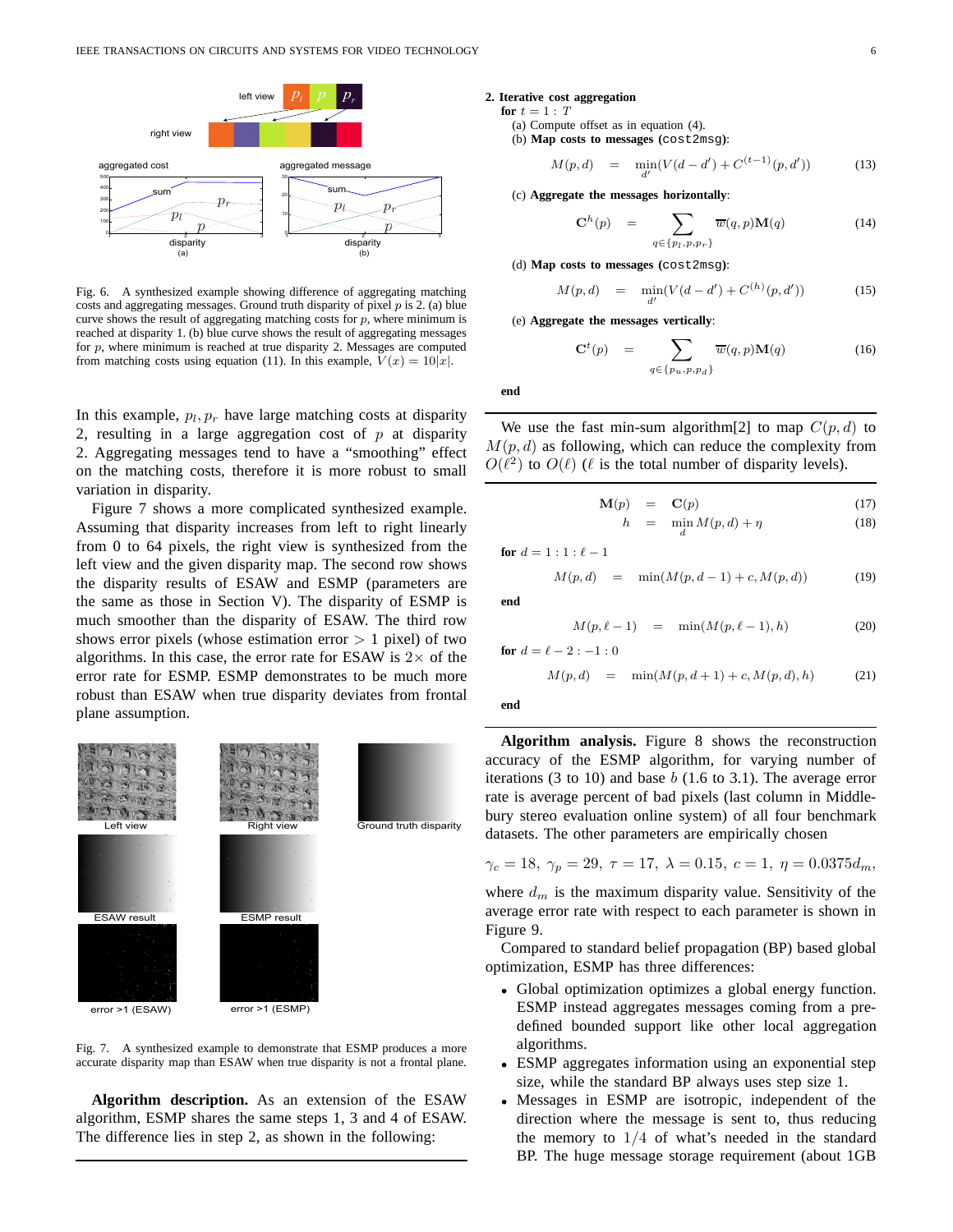

Fig. 8. Error rate of ESMP for varying b and iteration numbers.



Fig. 9. Sensitivity analysis of ESMP parameters.

for  $640 \times 480$  with 200 disparities in the standard BP) presents great challenge for embedded systems and processors exhibiting memory bandwidth limitations. Other solutions include compression techniques [25] and search space reduction [18]. However, those solutions either require an additional coding/decoding process, or making data structure less regular and parallelization on multicore platforms more difficult. ESMP, on the other hand, keeps the highly parallel data structure.

## IV. MAPPING ALGORITHMS TO THE GPU

On a high level, ESAW and ESMP are highly data parallel algorithms suitable to be implemented on a GPU architecture. However, there are still various choices to be made in code optimization to achieve the best performance. Following questions are what we found most related to the performance. First, which kind of off-chip memory should be used for storing the costs after each aggregation pass? Second, how to organize off-chip memory accesses to improve the bandwidth utilization efficiency? Third, whats the optimal thread block size? Fourth, where the intermediate results should be stored and when to transfer data to off-chip memory? We start from a straight forward implementation of ESAW, then gradually optimize the code by answering the above questions.

## *A. Baseline implementation*

In ESAW, computation *kernels* include:

- rgb2grey (compute luminance from a color image);
- init\_cost (initialize matching cost in equation (3));
- aggr\_H (horizontal aggregation in equation  $(5)$ );
- aggr $_V$  (vertical aggregation in equation (6));
- select\_disparity (choose the best disparity in equation (7));
- median\_filter (post-processing).

In each *kernel*, the same computation is done on every pixel. Naturally, the image is segmented into a *grid* of blocks, each corresponding to one thread block. The block size  $b_h \times b_w$  is adjustable, but it must be a multiple of 32 to be divided into multiple *warps*. Block width  $b_w$  should be a multiple of 16 to allow coalesced memory access pattern. In our baseline, block size is fixed to be  $4 \times 32$ . After each aggregation, the aggregation cost is copied into texture memory to save management of out-of-boundary addressing.

For ESAW at iteration 9 on Teddy dataset, the baseline implementation takes about 99.9ms. The time spent on each *kernel* function, memory copy to or from the host CPU, and memory copy time on the GPU device are illustrated in Figure 12 "ESAW baseline". About 35% of the time is spent on memory copy on the GPU device, and 61% of the time is spent on horizontal/vertical iterative aggregation.

#### *B. Optimization techniques*

**Texture vs. global memory.** Both texture memory and global memory can be used for storing the costs. We simply substitute texture memory with global memory without any optimization on memory access pattern. The overall processing time increases to 113.9ms (Figure 12 "ESAW global memory"). The memory copy time on the GPU is significantly reduced, but aggr\_H *kernel* is slowed down by about 4 times. The reason is that 75% of load instructions are un-coalesced. It is worth noticing that *kernel* aggr\_V is sped up by  $1.59\times$ . This is because memory access pattern for aggr\_V is naturally coalesced. For the same coalesced memory transactions, global memory is usually faster than texture memory.

**Coalescing memory accesses.** To further improve the performance, we organize global memory accesses into coalesced transactions. The reason for the un-coalesced loads in aggr\_H is that the offset value  $s$  in equation (4) may not be a multiple of 16. This will violate the starting address alignment requirement in the coalesced access pattern. Figure 10 illustrates the case when  $s = 3$ . Each thread needs to read 3 pixels at  $(x - 3, y)$ ,  $(x, y)$ ,  $(x + 3, y)$ . Though 16 pixels at  $(x, y)$  can be accessed in the coalesced pattern, the left and right offset pixels cannot be loaded in a coalesced way.



Fig. 10. An example of un-aligned memory access pattern in horizontal aggregation, when  $s = 3$ .

The solution for coalescing memory accesses is to use the on-chip shared memory, as illustrated in Figure 11. Chunks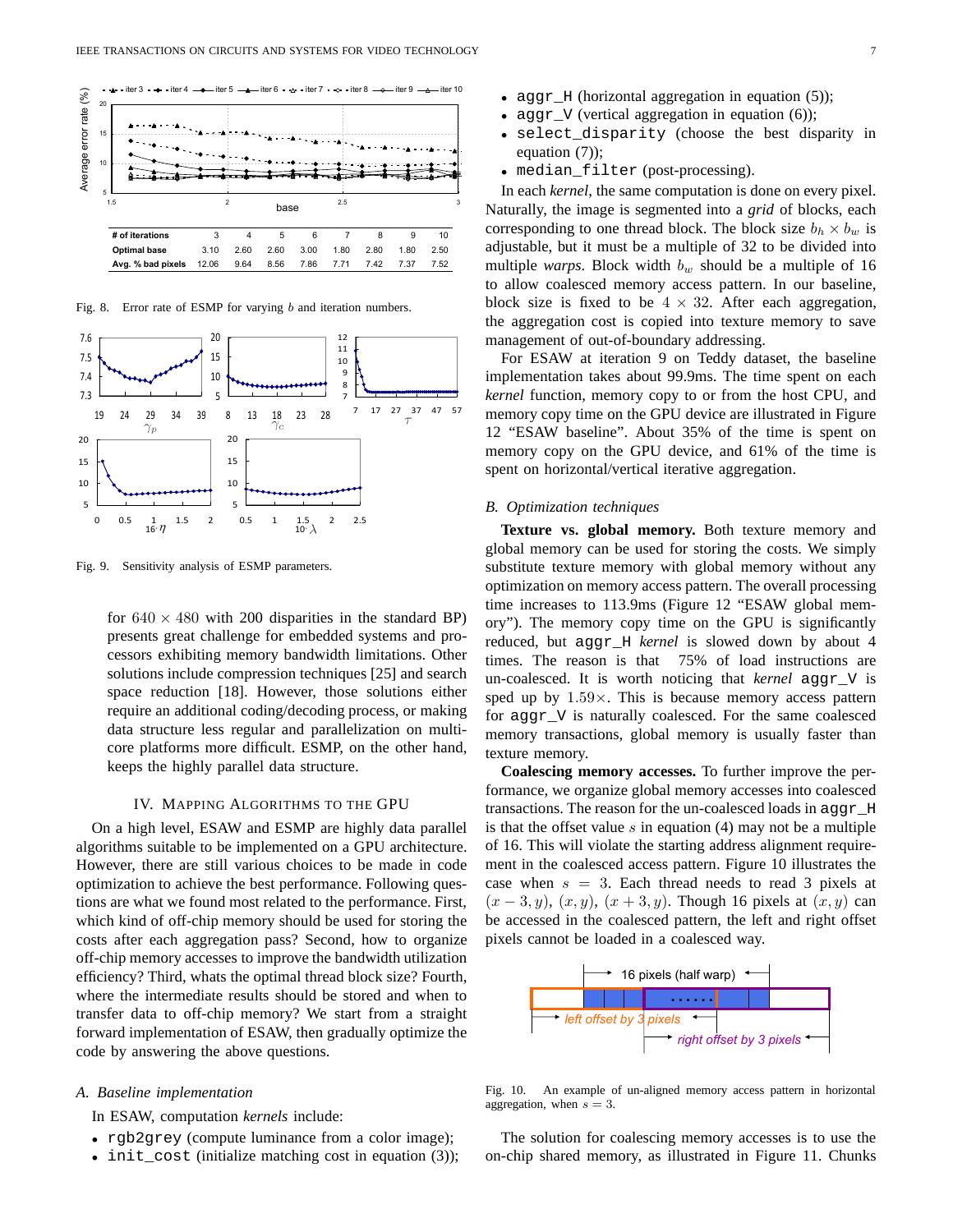of pixels are first read from global memory into the on-chip shared memory in a coalesced way, and then threads load data from the shared memory for computation. Accessing data in the shared memory does not require address alignment and is as fast as registers. Coalescing memory accesses reduces the processing time to 53.5ms (Figure 12 "ESAW coalesced").



Fig. 11. Illustration of bringing data from the off-chip memory to the onchip shared memory. Every block of size  $b_h \times b_w$  brings pixels inside this block, and extends 32 pixels to the left and right.

**Tuning thread block size.** Tuning block size involves intricate trade-offs among various factors. Total number of bytes loaded from the global memory in one horizontal pass is

$$
(9+(1+64/b_w)4DL)hw
$$

where  $h, w$  are image height and width,  $\ell$  is the number of disparity levels. So increasing block width  $b_w$  helps reduce off-chip memory accesses. But increasing  $b_w$  may decrease the *occupancy* because each *thread block* needs more resources. Low *occupancy* may lead to low instruction throughput. We search for the best block size configuration that gives the best performance. With tuning, computation time reduces to 43.4ms (Figure 12 "ESAW tune block size"). aggr\_H and aggr\_V count for about 92% of the total processing time.

So far, we have discussed about optimization for ESAW. Next we will discuss implementation of ESMP.

**Reorganizing data accesses.** The most natural way of extending ESAW to ESMP is to add one more *kernel* function cost2msg that maps the costs to messages using equations (18)–(21). A straight-forward implementation for cost2msg *kernel* takes 90.5ms. cost2msg contains a forward pass (equation  $(18)$ – $(19)$ ) and a backward pass (equation  $(20)$ – (21)). We found that performance for cost2msg *kernel* is 22.2 Gflop/s, and bandwidth utilized is 59.3GB/s. The cost2msg *kernel* is memory bound.

It is not practical to use the on-chip shared memory to alleviate off-chip memory accesses, because each thread needs 4` bytes space to store cost values. This means each *warp* needs 8k bytes on-chip memory when  $\ell = 64$ , so at most 2 *warps* can run concurrently on one SM, leading to an extremely low *occupancy* of 0.08. Also for stereo requiring large number of disparity levels, this technique is not scalable.

We propose a more practical solution. At the end of each aggregation, costs are written back to the global memory, and then they are read from the global memory at the beginning of cost2msg *kernel*. This motivates us to integrate the forward pass of cost2msg with the aggregation *kernel*, which



Fig. 12. Profile of execution time of different implementations on Teddy dataset, at iteration 9. (Best view in color)

slightly increases the complexity of the aggregation *kernel*, but saves half of the global memory accesses in cost2msg. We rename the reorganized *kernels* as aggr H+, aggr V+ and cost2msg-. With this technique, *kernel* execution time for cost2msq is sped up by about  $2 \times$ . The total processing time reduces to 65.2 ms for ESMP (Figure 12 "ESMP reorganized").

In Table II, we summarize the arithmetic operation count and bandwidth used for the most time-consuming *kernels*: aggr\_H, aggr\_V in "ESAW tune block size", and aggr\_H+, aggr\_V+, cost2msg- in "ESMP reorganized". Clearly the performance is memory bound. Figure 12 shows the time spent on each *kernel* in the above implementations on Teddy image dataset at iteration 9.

TABLE II COMPUTATIONAL AND COMMUNICATIONAL COST FOR THE MOST TIME-CONSUMING KERNELS.

|           | arithmetic     | off-chip       | off-chip   | op/s      | <b>BW</b> |
|-----------|----------------|----------------|------------|-----------|-----------|
|           | operations     | read(B)        | write(B)   | (Gflop/s) | (GB/s)    |
| aggr H    | $(33+5\ell)hw$ | $(9+6\ell)hw$  | $4\ell hw$ | 19.4      | 34.5      |
| aggr V    | $(33+5\ell)hw$ | $(9+12\ell)hw$ | 4lnw       | 22.7      | 63.9      |
| aqqr H+   | $(33+8\ell)hw$ | $(9+6\ell)hw$  | $4\ell hw$ | 28.7      | 33.4      |
| aqqr V+   | $(33+8\ell)hw$ | $(9+12\ell)hw$ | 4lnw       | 33.9      | 62.8      |
| cost2msq- | $3\ell hw$     | $4\ell hw$     | $4\ell hw$ | 21.6      | 57.7      |

 $h, w$  are image height and width.  $\ell$  is the total number of disparity levels.

Figure 13 shows processing time of our final version "ESAW tune block size" and "ESMP reorganized" for the four benchmark datasets, for iteration number 3 to 10.



Fig. 13. Execution time of "ESAW tune block size" and "ESMP reorganized" on four datasets, for 3 to 10 iterations. Red dashed line (33ms) shows where real-time performance can be achieved.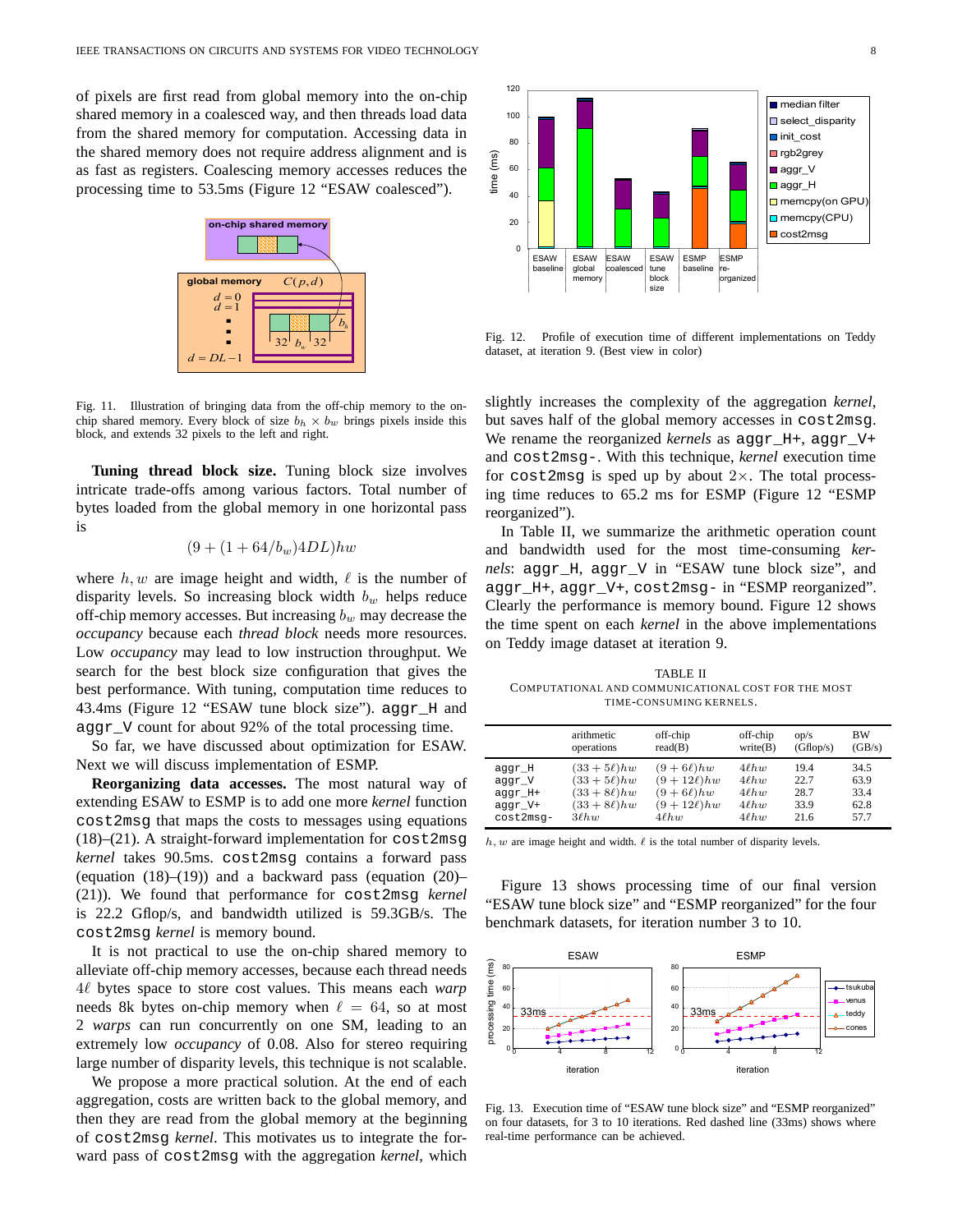# V. EXPERIMENTAL RESULTS

In this section, we compare both accuracy and system throughput with existing stereo systems. Our implementation uses all optimization techniques discussed in Section IV. The accuracy is measured by the average percent of bad pixels for non-occluded, all, and discontinuous areas on all four benchmark datasets. The throughput is reported as average MDS on Teddy and Cones dataset (MDS for Tsukuba and Venus is bit lower due to the higher overhead for small image size).

**Comparison to RtAW[5] and AW[23].** Figure 14 shows trade-off between the average error rate and algorithm complexity in ESAW, RtAW[5] and original window based AW[23]. It is worth noticing that in RtAW and AW after fixing  $\gamma_c, \gamma_p$  and  $\tau$ , the window size decides both algorithm complexity and accuracy. However in ESAW after fixing  $\gamma_c, \gamma_p$ and  $\tau$ , the accuracy depends on iteration number T and base b. The algorithm complexity depends on  $T$ . It can be seen in Figure 3 that the optimal base is not the one having the largest impact range or the effective window size, meaning in ESAW the effective window size itself cannot decide the accuracy. Therefore, a fair comparison is to compare the accuracy complexity trade-off.

In Figure 14, parameters for ESAW are the same as in Figure 3.  $\gamma_c$ ,  $\gamma_p$  and  $\tau$  are the same for ESAW and RtAW. For RtAW, we show results of varying window size in {17, 33, 65, 97}. For AW, we use the code provided online[24], and show results of varying window size in {17, 33}. Program is aborted due to lack of memory on a 4G RAM machine for window size 65 and 97. Algorithm complexity is estimated by arithmetic operations(ops) per pixel per disparity level. For ESAW it is about  $2T \cdot 5$ , because 5 ops are needed to compute Eq. (5) or (6). For RtAW it is about  $2·(2W_s-1)$  ( $W_s$  is the window size), because  $2W_s-1$  ops are needed to compute horizontal/vertical aggregation. For AW it is about  $5W_s^2 - 1$  to compute windowbased aggregated error, according to Eq. (7) in [23]. Clearly complexity of ESAW is the lowest among three algorithms at comparable accuracy. We also implement message aggregation for RtAW. Results of ESMP and RtAW+MP are also shown. Parameter setting for ESMP is the same as in Figure 8.  $\gamma_c$ ,  $\gamma_p$ ,  $\tau$ ,  $\lambda$  and  $\eta$  are the same for ESMP and RtAW+MP. For both ESAW and RtAW, we see message aggregation improves accuracy at the cost of higher complexity compared to direct cost aggregation.

**Comparison to other real-time stereo systems.** Figure 15 plots error rates for non-occluded and discontinuous areas versus the normalized processing time in  $log<sub>2</sub>$  scale (ns per disparity evaluation, which is the reciprocal of MDS), for realtime stereo systems on the GPU. The proposed ESAW and ESMP suggest a number of Pareto-optimal configurations in the accuracy-speed trade-off space.

Table IV shows quantitative comparison results using four benchmark datasets. Parameter settings are listed in Table III. Disparity maps are shown in Figure 16. In terms of accuracy, ESMP at iteration 9 outperforms all other real-time or near real-time stereo systems on GPU except for WeaklyTex in [22]. WeaklyTex incorporates color segmentation and plane fitting,



Fig. 14. Accuracy-complexity trade-off of ESAW, ESMP, RtAW, RtAW+MP, and AW. x-axis shows arithmetic operation count per pixel per disparity level. y-axis shows the average error rate. Parameter settings are stated in text.



Fig. 15. Error rate versus processing time for real-time stereo on the GPU.

and it is much slower than ESMP. At comparable accuracy, the proposed systems can achieve much higher throughput compared to existing stereo systems. We also show C code implementation result of ESAW for reference on an off-the-shelf Core 2 Duo desktop CPU (Intel E6750 2.66GHz) with 2GB memory. Please note this result is based on single-threaded scalar code without full optimizations, which probably is much slower than the best code (fully optimized, using multiple threads and SSE vector instructions) possible.

**Comparison of implementation efficiency.** It is important to note that some previous works are not implemented on exactly the same platform. For a fair comparison across different platforms, we made our best effort to compare implementation efficiency with RtAW (adaptive weight  $33 \times 33$  in [5]) and HBP ( $[21]$ ), as shown in Table V. The estimation of memory access is a lower bound, based on the assumption that in each pass cost values are at least read and write once. Compared to ESAW, RtAW achieves comparable computational efficiency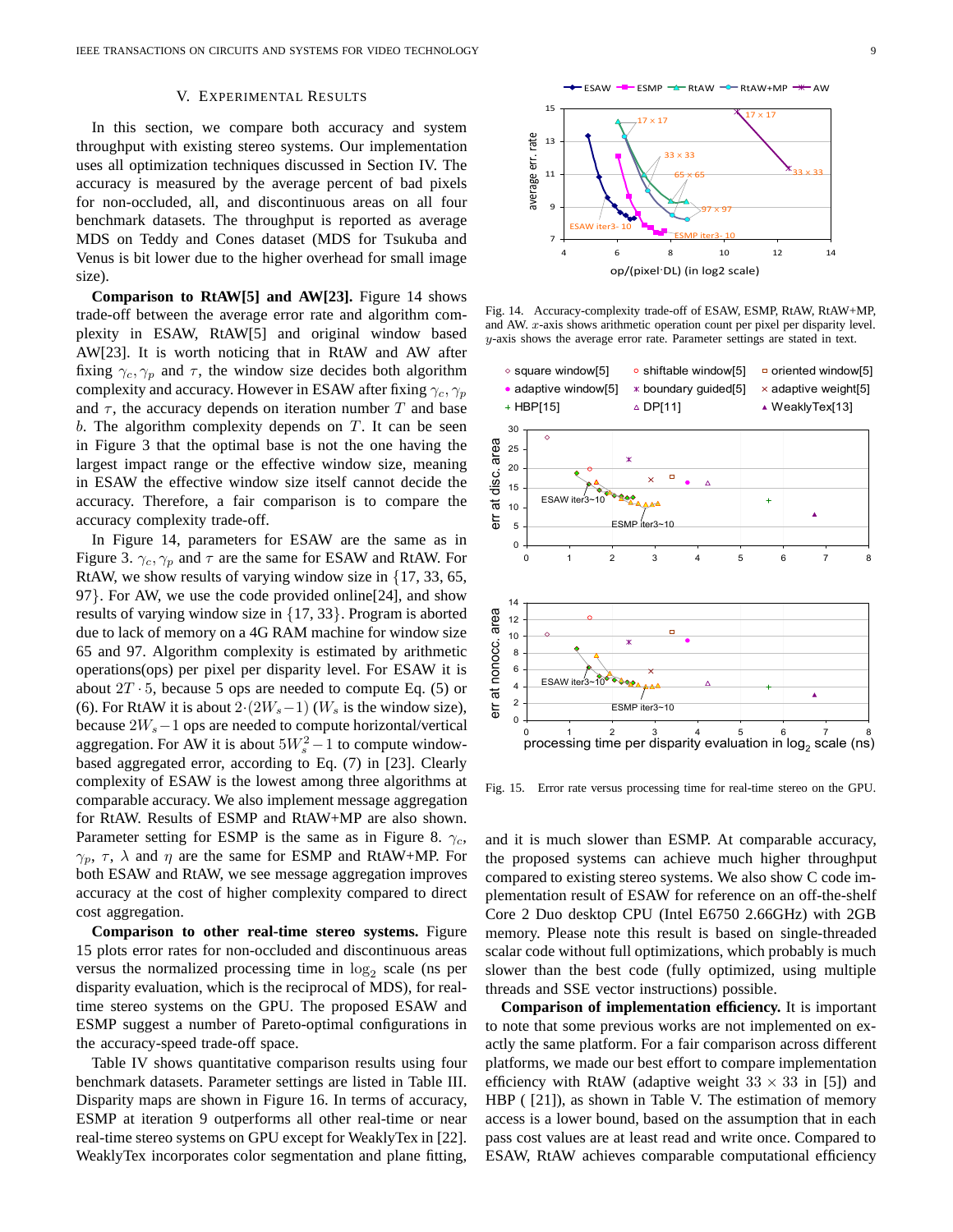|            |                 |                                                                                                                                    |                                                             | Tsukuba                                       |                                                        | Teddy<br>Venus                                               |                                               | Cones                                                    |                                                |                                                      | Err                                                  | <b>MDS</b>                                    |                                                      |                                                      |                                                 |                                                                          |
|------------|-----------------|------------------------------------------------------------------------------------------------------------------------------------|-------------------------------------------------------------|-----------------------------------------------|--------------------------------------------------------|--------------------------------------------------------------|-----------------------------------------------|----------------------------------------------------------|------------------------------------------------|------------------------------------------------------|------------------------------------------------------|-----------------------------------------------|------------------------------------------------------|------------------------------------------------------|-------------------------------------------------|--------------------------------------------------------------------------|
|            |                 |                                                                                                                                    | vis                                                         | all                                           | disc                                                   | vis                                                          | all                                           | disc                                                     | vis                                            | all                                                  | disc                                                 | vis                                           | all                                                  | disc                                                 |                                                 |                                                                          |
| <b>GPU</b> | local<br>global | ESMP(iter 8)<br>ESAW(iter 9)<br>ESAW(iter 5)<br>RtAW([5])<br>RealTime([20])<br>WeaklyTex([22])<br>HBP([21])<br>DP(I7)<br>ORDP([4]) | 1.4<br>1.9<br>1.4<br>2.3<br>9.7<br>1.0<br>1.5<br>2.1<br>1.4 | 1.9<br>2.5<br>2.4<br>3.6<br>1.8<br>3.4<br>4.2 | 7.1<br>9.7<br>7.1<br>11.2<br>5.3<br>7.9<br>10.6<br>7.4 | 0.4<br>1.0<br>1.6<br>3.6<br>15.7<br>0.2<br>0.8<br>1.9<br>2.4 | 1.0<br>1.7<br>2.6<br>4.6<br>0.5<br>1.9<br>3.0 | 2.7<br>6.9<br>12.9<br>19.8<br>1.7<br>9.0<br>20.3<br>13.5 | 8.6<br>8.5<br>9.4<br>10.9<br>6.7<br>8.7<br>7.2 | 15.2<br>14.2<br>16.0<br>18.8<br>12.1<br>13.2<br>14.4 | 19.5<br>18.7<br>19.4<br>23.2<br>14.7<br>17.2<br>17.6 | 5.6<br>6.6<br>8.6<br>5.9<br>4.2<br>4.6<br>6.4 | 12.5<br>12.7<br>15.6<br>14.3<br>10.7<br>11.6<br>13.7 | 13.2<br>14.4<br>17.9<br>13.8<br>10.6<br>12.4<br>16.5 | 7.42<br>8.2<br>9.6<br>11.0<br>5.8<br>7.7<br>9.8 | 144.4<br>194.8<br>307.2<br>124.1<br>117.0<br>9.4<br>17.0<br>52.8<br>20.0 |
| <b>CPU</b> | local<br>global | ESAW(iter 9)<br>ESAW(iter 5)<br>aggregate([11])<br>Integral( $[13]$ )<br>BP([2])<br>RealTimeDP([3])<br>AW(I23])                    | 1.9<br>1.4<br>3.0<br>2.4<br>1.9<br>2.9<br>1.4               | 2.5<br>2.4<br>4.4<br>3.8<br>1.9               | 9.7<br>7.1<br>13.2<br>12.2<br>10.1<br>15.6<br>6.9      | 1.0<br>1.6<br>3.5<br>1.2<br>1.2<br>6.4<br>0.7                | 1.7<br>2.6<br>4.6<br>2.2<br>1.2               | 6.9<br>12.9<br>25.5<br>13.4<br>15.6<br>25.3<br>6.1       | 8.5<br>9.4<br>10.7<br>23.1<br>7.9              | 14.2<br>16.0<br>17.5<br>30.9<br>13.3                 | 18.7<br>19.4<br>23.4<br>33.8<br>18.6                 | 6.6<br>8.6<br>4.9<br>20.6<br>4.0              | 12.7<br>15.6<br>12.7<br>27.6<br>9.8                  | 14.4<br>17.9<br>11.3<br>29.0<br>8.3                  | 8.2<br>9.6<br>11.2<br>16.6<br>6.7               | 2.3<br>4.2<br>18.9<br>< 1<br>1.8<br>100.0<br>< 0.1                       |

TABLE III PARAMETER SETTINGS IN ESAW AND ESMP.

| ESAW | iter 5 $\gamma_c = 17$ , $\gamma_p = 36$ , $\tau = 12$ , $b = 2.60$<br>iter 9 $\gamma_c = 17$ , $\gamma_p = 36$ , $\tau = 12$ , $b = 1.90$ |
|------|--------------------------------------------------------------------------------------------------------------------------------------------|
| ESMP | iter 8 $\gamma_c = 18$ , $\gamma_p = 29$ , $\tau = 17$ , $\lambda = 0.15$ , $c = 1$ ,<br>$\eta = 0.0375d_m, b = 2.80$                      |

(op/s). We believe this is due to the strong data locality in the RtAW algorithm. Another point worth noticing is that the operation count of ESAW at iteration 4 is only about 30% of RtAW, but they generate disparity maps of the same quality.

TABLE V COMPUTATIONAL AND COMMUNICATIONAL EFFICIENCY COMPARISON.

|             | op/s<br>(Gflop/s) | BW used<br>(GB/s) | $#$ of ops<br>(G) | memory<br>accesses(B) |
|-------------|-------------------|-------------------|-------------------|-----------------------|
| ESMP iter5  | 28.0              | 50.5              | 1.00              | 1.80                  |
| ESAW iter4  | 20.9              | 48.1              | 0.39              | 0.90                  |
| <b>RtAW</b> | 20.3              | $2.1\dagger$      | 1.30              | $0.14\dagger$         |
| <b>HBP</b>  | 4.3               | $0.5\dagger$      | 2.55              | $0.64\dagger$         |

Note: ESMP and ESAW are run on GTX 8800, with peak performance of 350 Gflop/s and BW 86.4 GB/s; RtAW[5] is run on ATI Radeon X800, with peak performance of 200 Gflop/s and BW 35.8 GB/s; HBP [21] is run on Geforce 7900 GTX, with peak performance of 255 Gflop/s and BW 51.2 GB/s. †estimation is a lower-bound.

### VI. CONCLUSIONS

In this paper, we propose a high performance stereo system based on hardware-aware software design concept. Our system consists of two new algorithms: exponential step size adaptive weight (ESAW) and exponential step size message propagation (ESMP). ESAW can effectively reduce the operation count from  $O(N)$  to  $O(\log N)$  per pixel, where N is the aggregation window size. ESMP extends ESAW to incorporate the smoothness term, thus can better model non-frontal planes. We also discuss various choices in code optimization. Instead of doing optimization in an 'ad hoc' manner, we analyze the trade-offs and bottleneck in the implementation to fully understand the



ESAW iteration 9



ESMP iteration 8



Fig. 16. Disparity map results.

code efficiency. Such methodologies not only deliver higher performance, but also provide insights into how far the current optimization is from the peak and how much headroom is left for further optimization. Experiment shows improved Paretoefficiency compared to existing real-time stereo systems.

#### ACKNOWLEDGMENT

The authors would like to thank Prof. Minglun Gong and Peter Milder for their helpful suggestions and discussions.

#### **REFERENCES**

- [1] I. Ernst and H. Hirschmuller, Mutual Information Based Semi-Global Stereo Matching on the GPU, *ISVC, Part I*, LNCS 5358, 2008
- [2] P. F. Felzenszwalb, and D. P. Huttenlocher, Efficient Belief Propagation for Early Vision, *International Journal of Computer Vision*, 2006
- [3] S. Forstmann, J. Ohya, Y. Kanou, A. Schmitt, and S. Thuering., Realtime stereo by using dynamic programming, *Proc. of CVPR Workshop on Real-time 3D Sensors and Their Use*, 2004
- [4] M. L. Gong and Y.-H. Yang , Near real-time reliable stereo matching using programmable graphics hardware, *Proc. of CVPR*, 2005